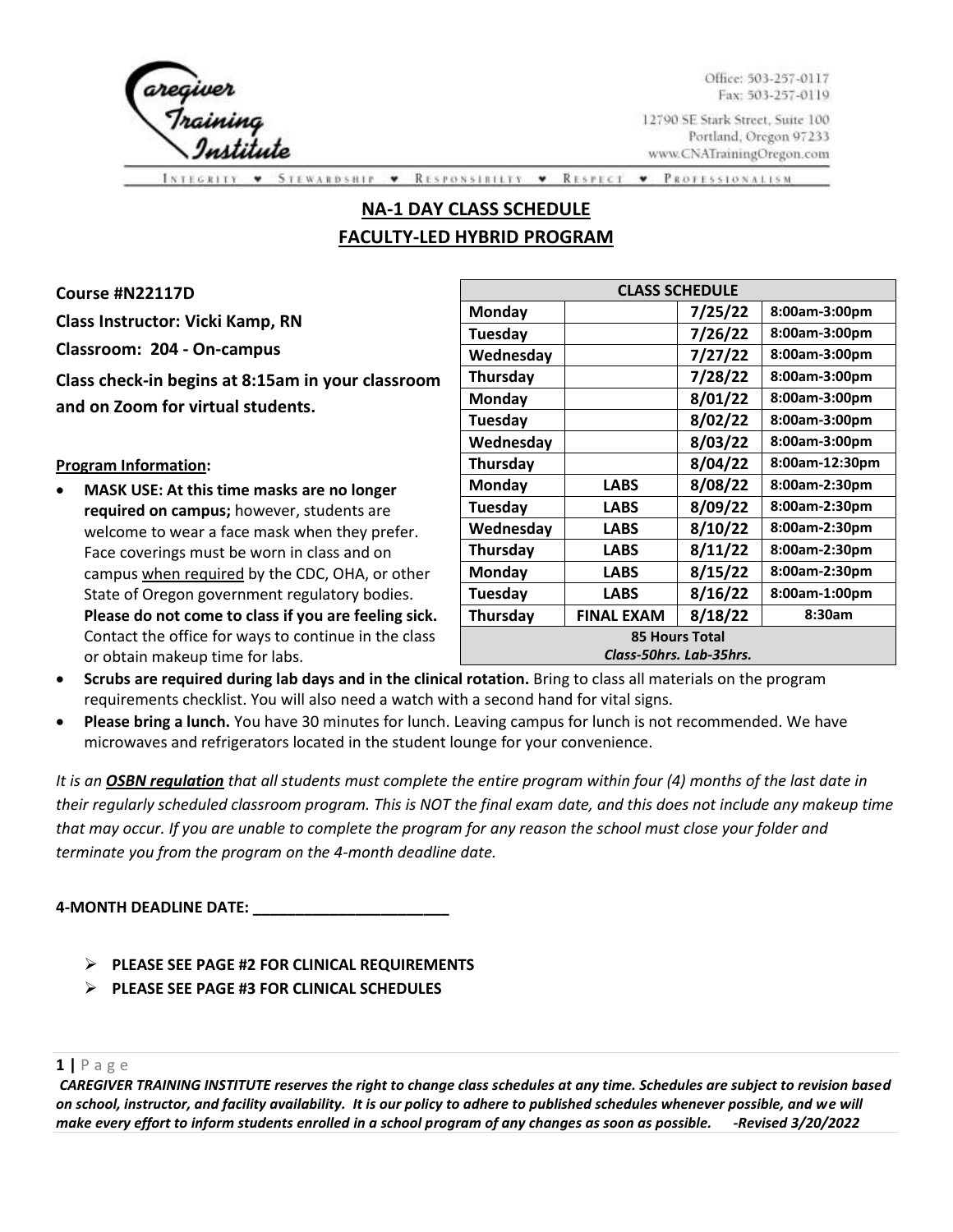

Office: 503-257-0117 Fax: 503-257-0119

12790 SE Stark Street, Suite 100 Portland, Oregon 97233 www.CNATrainingOregon.com

**STEWARDSHIP** RESPONSIBILTY • RESPECT • PROFESSIONALISM.  $\pmb{\mathrm{v}}$ 

## **PLEASE READ ALL INFO FOR SUCCESSFUL CLINICAL EXPERIENCE**

## **CLINICAL REQUIRED ITEMS:**

It is the policy of Caregiver Training Institute that **ANY REQUIRED CLINICAL IMMUNIZATION DOCUMENTATION** for students in the **NA-1 and MA Programs** must be received by the school business office *by the first day of labs,* **or the students will be removed from their scheduled clinical rotation and moved to a wait list to go into the clinical setting.**

### **The clinical required items are as follows:**

- **Substance Abuse Screening: \$60** *Drug screening ONLY AVAILABLE through the school's service provider.*
- **AHA BLS CPR Card:** *Sign-up for CPR class at the school or submit a current AHA BLS CPR card to business office.* o **\$70/AHA BLS CPR** *Class (If you do not have a current AHA CPR BLS card you must sign up for a CPR class during your registration process*.)
	- o **CPR classes scheduled through the school must be completed prior to the beginning of the student's clinical rotation.**
- **COVID-19 VACCINATION REQUIREMENT**: Only FULLY VACCINATED students (*14 days past last required dose*) will be allowed into clinical rotations.
- **TB (Tuberculosis) Negative test results documentation.** Students may provide a copy of a current QuantiFERON Gold blood test, T-SPOT blood test, TB Skin Test (PPD), and/or current Chest X-ray for TB documentation, from their physician, a current or former employer, or another source.

#### **Clinical Information - First Day:**

- **Please meet the instructors at the facility in the front reception area on the first day of clinical. DO NOT BE LATE.**
- After the first day, you will meet in the designated area in the facility that is set up for students.
- **Please pay attention to parking at the building.** You must park where the facility requests, you may be asked to leave for the day, and you may not be allowed to return if you do not follow the facility.
- **Please wear scrubs, bring your stethoscope, BP cuff and gait belt, and your name badge.** It is a federal law that you must wear the name badge at all times when you are in the facility.
- **Please bring a lunch.** You will have 30 mins only for a lunch break. There may not be a refrigerator available. Bringing food in an insulated lunch bag is advised. You should not plan to go out for food while in clinical.
- **Clinical schedules are dependent upon instructor and facility availability** and a maximum of 10 students only will be scheduled for a clinical rotation.
- **Please read and review the section in OSBN Div. 63 of your yellow handbook titled:** *Conduct Unbecoming of a Nursing Assistant* **before going to the clinical setting.**

#### **Program Completion Information:**

*Upon completion of the program the student will be issued a certificate of training from the school. Per OSBN regulations we have 10 BUSINESS days to issue it. We are not open at this time on Wednesdays. We are also not open on holidays and at times the day before and/or the day after. Our office/holiday closures are posted on the website. You will be notified by email when the certificate is ready to be picked up. Your certificate, application to test, and payment for testing will be submitted online to the OSBN. The OSBN will notify you by email when you may schedule your fingerprints and your state board exam. A link for fingerprint scheduling is in the email from the OSBN. We are a regional testing site.* 

## **2 |** P a g e

*CAREGIVER TRAINING INSTITUTE reserves the right to change class schedules at any time. Schedules are subject to revision based on school, instructor, and facility availability. It is our policy to adhere to published schedules whenever possible, and we will make every effort to inform students enrolled in a school program of any changes as soon as possible. -Revised 3/20/2022*